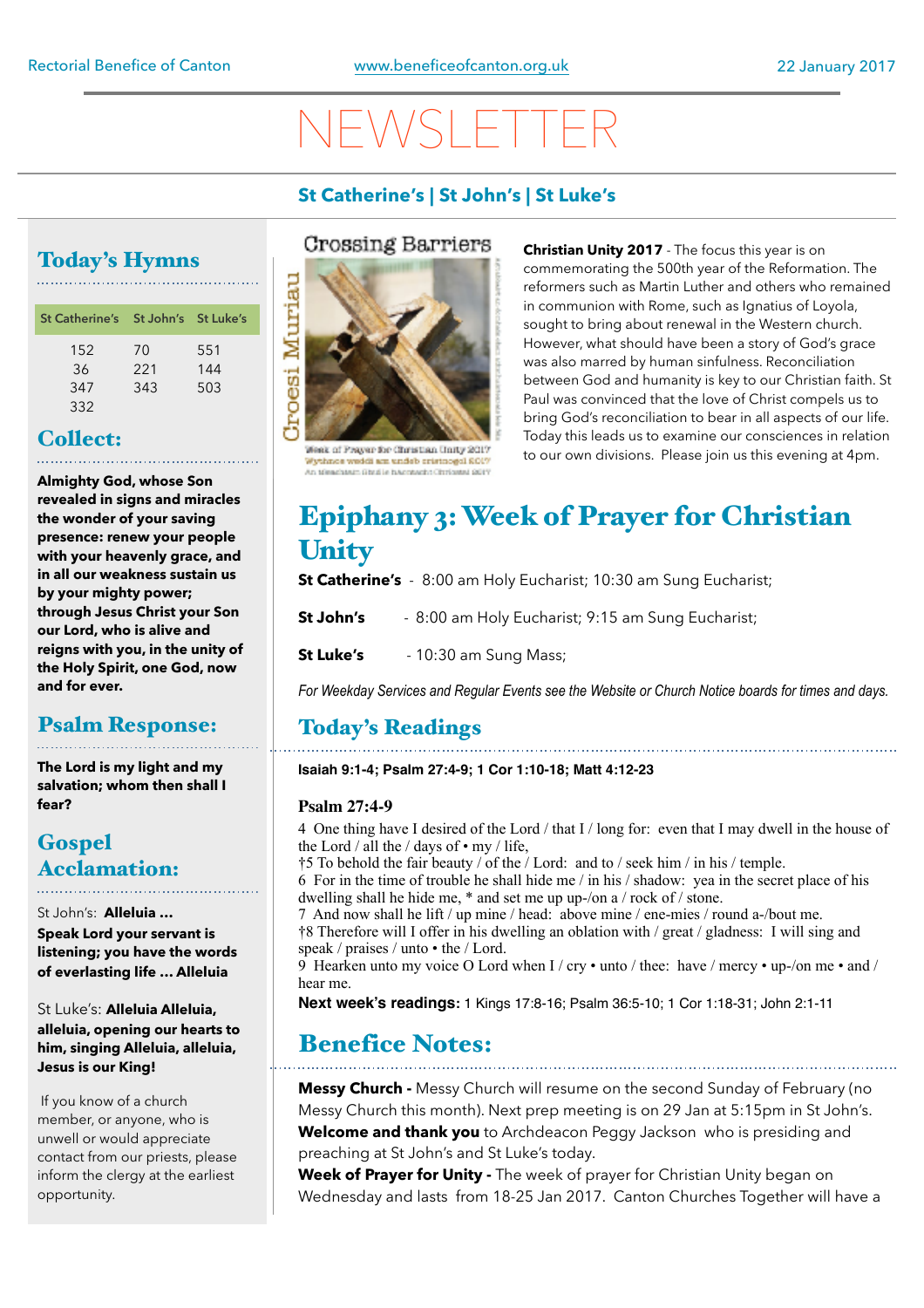#### Rectorial Benefice of Canton [www.beneficeofcanton.org.uk](http://www.beneficeofcanton.org.uk) 22 January 2017

joint ecumenical service to take place in St Mary's RC Church on the Kings Road this afternoon 22 Jan at 4pm. **Explore -** The next explore will be next Sunday 29 Jan **at 6pm** in St John's and will be a labyrinth service with Taize music. **Benefice Together -** Next Sunday at St Luke's at 10:30am. No other morning services that day. Explore at 4pm in St John's **Youth Club Games Night -** Canton Churches Together Youth Club has resumed: St Catherine's hall on Friday evenings from 7-8:30pm. It is open to children in school years 5 & 6.For details ask Sarah [burton-sarah@hotmail.co.uk](mailto:burton-sarah@hotmail.co.uk)  **Paradise Run -** This coming Sat 28 Jan. Please take food as usual to Sylvia (114 Pencisely Road) or Diana (23 Greenfield Avenue) between 6-7 on the day. For more information contact Diana 07754179373. **Confirmation Preparation -** Our confirmation programme begins again on 4 February **in St John's** at 11:30am. If you would like to be confirmed please contact the clergy or complete an application form available on the website. Confirmation is open to children currently in year 5 or above. Adult confirmation starts in Sept 2017. **PCC and Action Teams** - At last Sunday's meeting the PCC agreed a list of targets and goals for 2017 at. See website. **Service Times -** Considering recent news we will *trial* some changes to Sunday morning service times beginning in February: only one 8am Eucharist each Sunday alternating between St John's and St Catherine's. Also, St John's 9:15 service to begin at 9:00 am to allow more time and an opportunity for the clergy to meet people at the end of the service.

**New appointment for Fr Phelim** - Congratulations to Fr Phelim who has been appointed as the next Priest in Charge of the Benefice of Cardiff: St German's with Saviours. He and his family will be with us until Easter. (More detail on website) **Youth Bible Study and Pizza** - Sarah Burton is starting a youth bible study group this evening at 6pm in St John's vestry from 6-7:30pm. It is open to those in secondary or further eduction and is an informal and friendly exploration of faith issues. For details please contact Sarah [burton-sarah@hotmail.com.uk](mailto:burton-sarah@hotmail.com.uk).

## St Catherine's Notes:

**Hall Bookings -** To book the Hall contact the clergy or email Bev on [hall.stcatherines@gmail.com](mailto:hall.stcatherines@gmail.com). **Midweek Services:** Holy Eucharist this Wednesday at 11:00am

## St John's Notes:

**Ty Bronna -** This month's collection for the Ty Bronna centre is for tins or packets of soup (more details on our website). **Monthly lunch** at St John's this Friday 27 Jan at 12 noon. All are welcome. **Midweek Services:** Holy Eucharist Thursday at 10:30 am

### St Luke's Notes:

**Thank You to a**n anonymous donor who has kindly agreed to pay over £4000 to pay for the heating repairs. The heater is now repaired and services in St Luke's will resume as normal. Thank you to everyone for their patience and understanding. **Shrove Tuesday Pancakes and Quiz** - St Luke's hall from 7pm on 28 February. This will be a Ministry Area social event. **Midweek Services:** Masses at 10:00 am on Tuesdays; 6:00 pm on Fridays; and 10:30 am on Saturday

**Recently Departed:**, David Boulton, Carol & James Bachelor, Robert Powell, Graham Winsborough, Miriam Williams

### This Week in the Benefice: (Diocesan Prayer / Anglican Prayer Cycle / Events and Services)

- **Sun 22** Colwinston, Llandow & Llysworney, Alan Kettle (PinC); Lake Rukwa, (Tanzania); **Epiphany 3**
- **Mon 23** East Vale Parishes, Martyn Davies (PinC); Lango, (Uganda); **St Francis de Sales**
- **Tues 24** Pontyclun & Talygarn w Llanharry, Sue Rees (PinC); Langtang (Nigeria); **St Cadoc**
- **Wed 25** The diocesan registrar, Harriet Morgan; Lebambo (SA); **Conversion of St Paul**
- **Thur 26** RB Cowbridge, Stephen Adams (R), Edward Dowland-Owen (V); Suzanne Brumwell (C); David Boult (C); Leicester Diocese; **Sts Timothy and Titus, companions of St Paul;**
- **Fri 27** RB Llantwit Major, Edward Counsell (R); Lexington, USA; **St John Chrysostom; Holocaust Memorial Da**y
- **Sat 28** Archdeaconry of Morgannwg, Christopher Smith (ADN); Liberia; **St Thomas Aquinas;**
- **Sun 29** Deanery of Cynon Valley, Michael Jones (AD); Lichfield; ; **Epiphany 4; World Leprosy & Homeless Sunday**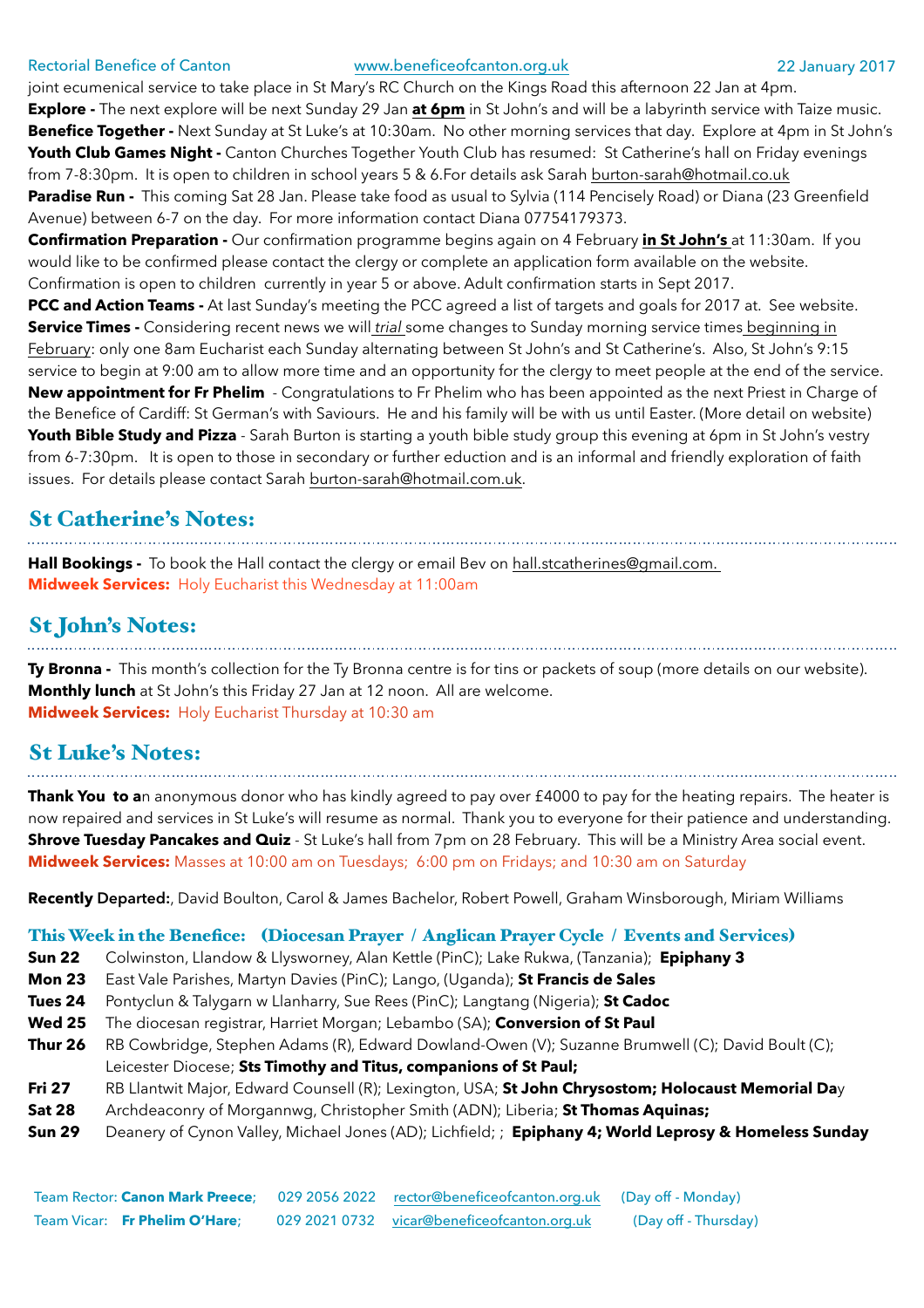### **22 January 2017 – Third Sunday of Epiphany**

### **Collect of the Day**

Almighty God, whose Son revealed in signs and miracles the wonder of your saving presence: renew your people with your heavenly grace, and in all our weakness sustain us by your mighty power; through Jesus Christ your Son our Lord, who is alive and reigns with you, in the unity of the Holy Spirit, one God, now and for ever.

### **First Reading**

A reading from the book of the prophet Isaiah.

There will be no gloom for those who were in anguish. In the former time he brought into contempt the land of Zebulun and the land of Naphtali, but in the latter time he will make glorious the way of the sea, the land beyond the Jordan, Galilee of the nations. The people who walked in darkness have seen a great light; those who lived in a land of deep darkness – on them light has shined. You have multiplied the nation, you have increased its joy; they rejoice before you as with joy at the harvest, as people exult when dividing plunder. For the yoke of their burden, and the bar across their shoulders, the rod of their oppressor, you have broken as on the day of Midian. This is the word of the Lord. **Thanks be to God.** 

### *Psalm 27.1,5-13*

## R **The Lord is my light and my salvation.**

The Lord is my light and my salvation; whom then shall I fear? The Lord is the strength of my life; of whom then shall I be afraid? **R** 

One thing have I asked of the Lord one thing I seek; that I may dwell in the house of the Lord all the days of my life, To behold the fair beauty of the Lord and to seek him in his temple. **R**  *Isaiah 9.1-4*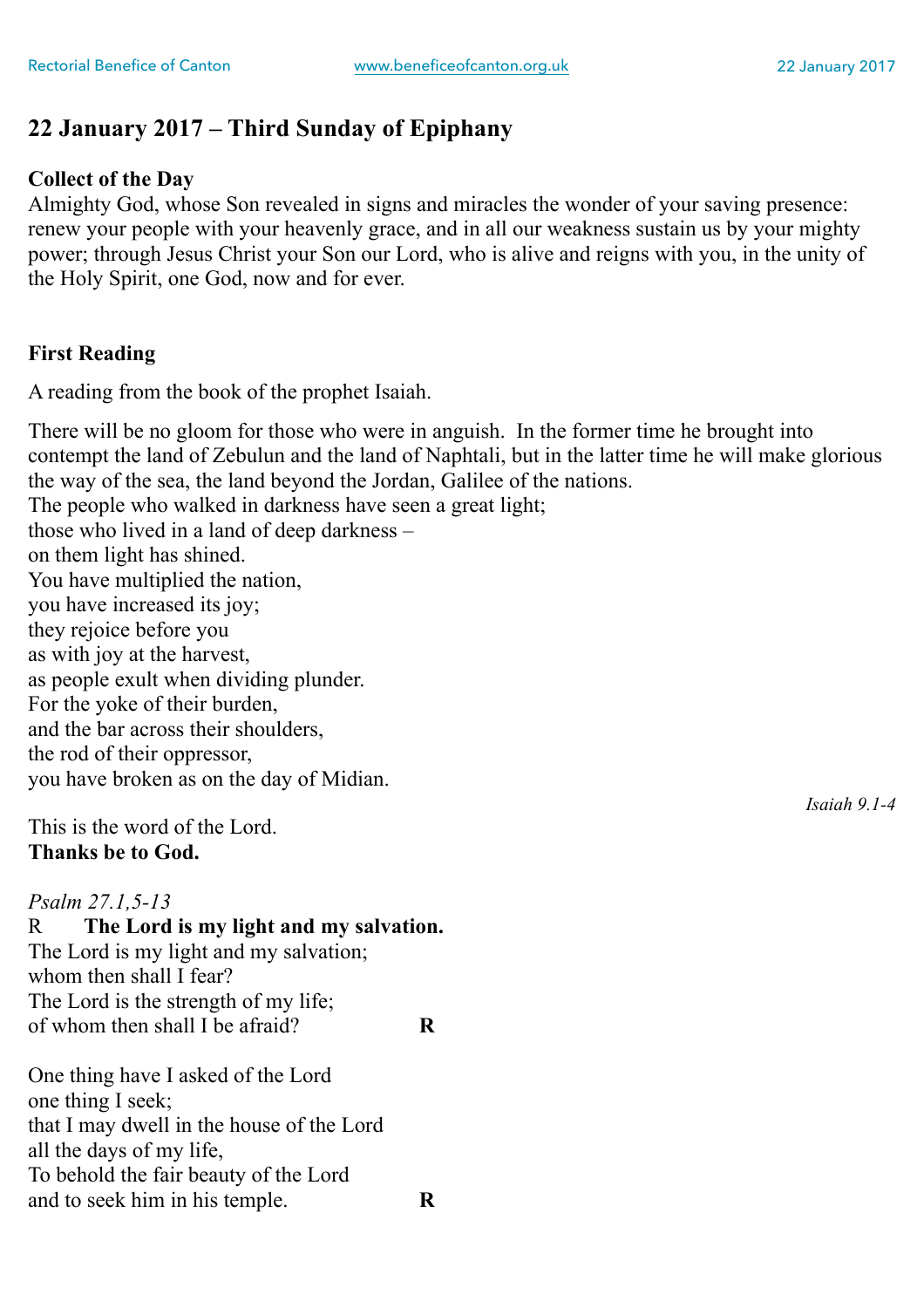For in the day of trouble he shall hide me in his shelter; he shall hide me in the secrecy of his dwelling and set me high upon a rock. **R** 

Even now he lifts up my head above my enemies round about me; therefore I will offer in his dwelling an oblation with sounds of great gladness; I will sing and make music to the Lord. **R** 

Hearken to my voice, O Lord, when I call; have mercy on me and answer me. You speak in my heart and say, 'Seek my face.' Your face, Lord, will I seek. **R** 

Hide not your face from me, nor turn away your servant in displeasure. You have been my helper; cast me not away; do not forsake me, O God of my salvation. **R**  R **The Lord is my light and my salvation.** 

### **Second Reading**

A reading from the first letter of Paul to the Corinthians.

I appeal to you, brothers and sisters, by the name of our Lord Jesus Christ, that all of you be in agreement and that there be no divisions among you, but that you be united in the same mind and the same purpose. For it has been reported to me by Chloe's people that there are quarrels among you, my brothers and sisters. What I mean is that each of you says, 'I belong to Paul,' or 'I belong to Apollos,' or 'I belong to Cephas,' or 'I belong to Christ.' Has Christ been divided? Was Paul crucified for you? Or were you baptized in the name of Paul? I thank God that I baptized none of you except Crispus and Gaius, so that no one can say that you were baptized in my name. I did baptize also the household of Stephanas; beyond that, I do not know whether I baptized anyone else. For Christ did not send me to baptize but to proclaim the gospel, and not with eloquent wisdom, so that the cross of Christ might not be emptied of its power.

For the message about the cross is foolishness to those who are perishing, but to us who are being saved it is the power of God.

*1 Corinthians 1.10-18* 

This is the word of the Lord. **Thanks be to God. Gospel** 

Hear the holy Gospel of our Lord Jesus Christ according to Matthew.